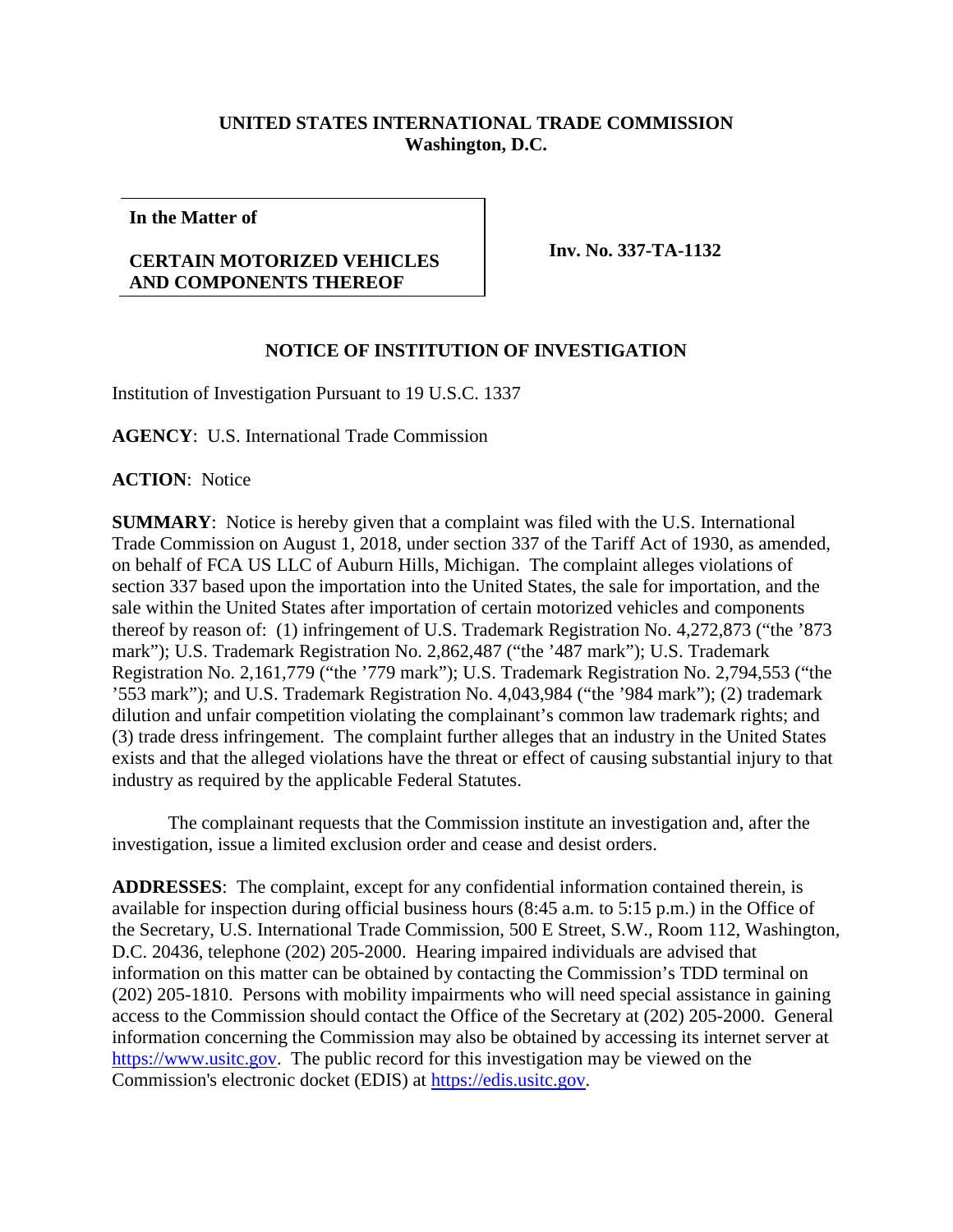**FOR FURTHER INFORMATION CONTACT**: Pathenia M. Proctor, The Office of Unfair Import Investigations, U.S. International Trade Commission, telephone (202) 205-2560.

## **SUPPLEMENTARY INFORMATION**:

**AUTHORITY**: The authority for institution of this investigation is contained in section 337 of the Tariff Act of 1930, as amended, 19 U.S.C. 1337, and in section 210.10 of the Commission's Rules of Practice and Procedure, 19 C.F.R. 210.10 (2018).

**SCOPE OF INVESTIGATION:** Having considered the complaint, the U.S. International Trade Commission, on September 7, 2018, **ORDERED THAT** –

(1) Pursuant to subsection (b) of section 337 of the Tariff Act of 1930, as amended, an investigation be instituted to determine:

(a) whether there is a violation of subsection  $(a)(1)(A)$  of Section 337 in the importation into the United States, the sale for importation, or the sale within the United States after importation of certain products identified in paragraph (2) by reason of trade dress infringement, trademark dilution, or infringement of common law trademarks, the threat or effect of which is to destroy or substantially injure an industry in the United States;

(b) whether there is a violation of subsection  $(a)(1)(C)$  of section 337 in the importation into the United States, the sale for importation, or the sale within the United States after importation of certain products identified in paragraph (2) by reason of infringement of one or more of the '873 mark; the '487 mark; the '779 mark; the '553 mark; and the '984 mark, and whether an industry in the United States exists as required by subsection (a)(2) of section 337;

(2) Pursuant to section 210.10(b)(1) of the Commission's Rules of Practice and Procedure, 19 C.F.R. 210.10(b)(1), the plain language description of the accused products or category of accused products, which defines the scope of the investigation, is "motorized vehicles, kits and assemblies for motorized vehicles, and replacement and aftermarket components for motorized vehicles";

(3) Pursuant to section 210.10(b)(3) of the Commission's Rules of Practice and Procedure, 19 C.F.R. § 210.10(b)(3), the presiding Administrative Law Judge shall hold an early evidentiary hearing, find facts, and issue an early decision, within 100 days of institution except for good cause shown, as to whether the complainant is contractually barred from enforcing its intellectual property against the named respondents. In the alternative, the presiding Administrative Law Judge may decide this issue through summary determination proceedings if he or she determines that no material facts are in dispute. Notwithstanding any Commission Rules to the contrary, which are hereby waived, any such decision should be issued in the form of an initial determination (ID) under Rule 210.42(a)(3), 19 C.F.R. 210.42(a)(3). The ID will become the Commission's final determination 30 days after the date of service of the ID unless the Commission determines to review the ID. Any such review will be conducted in accordance with Commission Rules 210.43, 210.44, and 210.45, 19 C.F.R. 210.43, 210.44, and 210.45;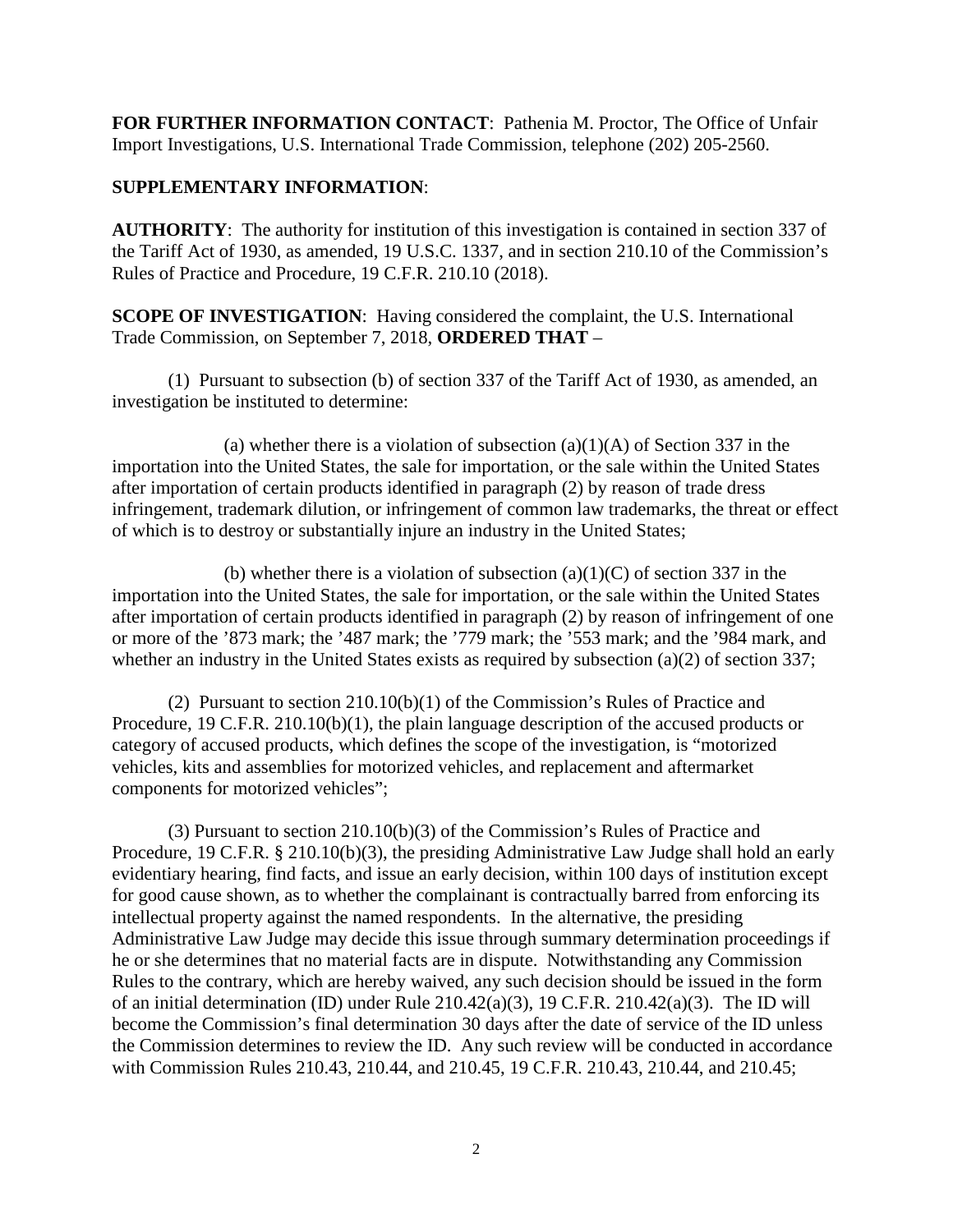(4) For the purpose of the investigation so instituted, the following are hereby named as parties upon which this notice of investigation shall be served:

(a) The complainant is:

FCA US LLC 1000 Chrysler Drive Auburn Hills, MI 48321

(b) The respondents are the following entities alleged to be in violation of section 337, and are the parties upon which the complaint is to be served:

> Mahindra & Mahindra Ltd. Mahindra Towers Dr. G.M. Bhosle Marg, P.K. Kurne Chowk, Worli, Mumbai 400 018, India

Mahindra Automotive North America, Inc. 275 Rex Boulevard Auburn Hills, MI 48326

(c) The Office of Unfair Import Investigations, U.S. International Trade Commission, 500 E Street, S.W., Suite 401, Washington, D.C. 20436; and

(5) For the investigation so instituted, the Chief Administrative Law Judge, U.S. International Trade Commission, shall designate the presiding Administrative Law Judge.

Responses to the complaint and the notice of investigation must be submitted by the named respondents in accordance with section 210.13 of the Commission's Rules of Practice and Procedure, 19 C.F.R. 210.13. Pursuant to 19 C.F.R. 201.16(e) and 210.13(a), such responses will be considered by the Commission if received not later than 20 days after the date of service by the Commission of the complaint and the notice of investigation. Extensions of time for submitting responses to the complaint and the notice of investigation will not be granted unless good cause therefor is shown.

Failure of a respondent to file a timely response to each allegation in the complaint and in this notice may be deemed to constitute a waiver of the right to appear and contest the allegations of the complaint and this notice, and to authorize the administrative law judge and the Commission, without further notice to the respondent, to find the facts to be as alleged in the complaint and this notice and to enter an initial determination and a final determination containing such findings, and may result in the issuance of an exclusion order or a cease and desist order or both directed against the respondent.